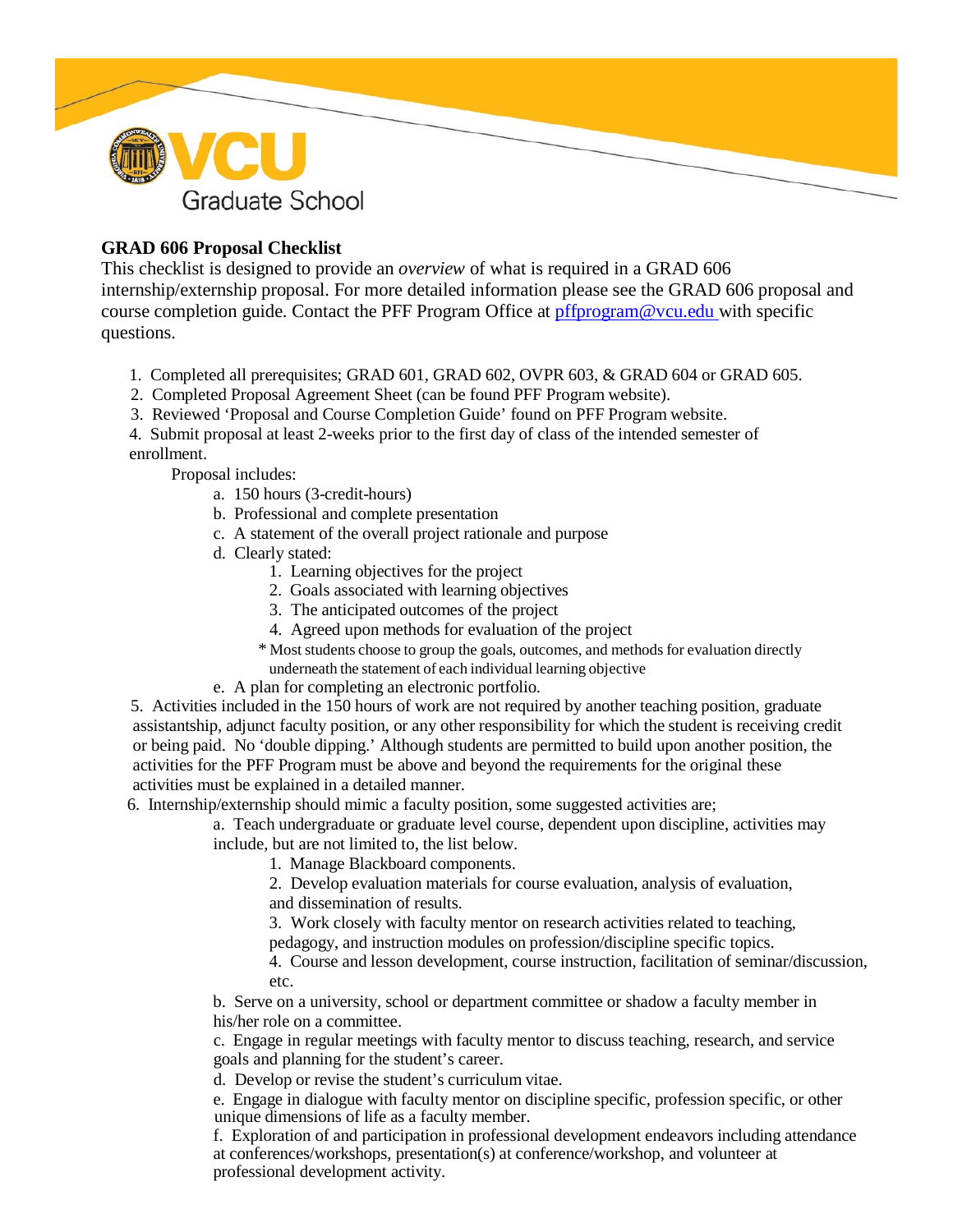g. Discuss with faculty mentor the academic employment process and work toward student's preparation for the job search.

h. Keep a reflective journal of the internship/externship process.

i. Instruct or assist a professor with a service learning course.

j. Assist faculty mentor and colleagues with preparation for/orientation of new students including involvement with new student orientation and student advising (undergraduate and graduate).

### **Example Proposal 1**

### **GRAD 606 Proposal Fall 2018**

| <b>Student:</b>         | <b>Name</b>                                                                                                              |
|-------------------------|--------------------------------------------------------------------------------------------------------------------------|
|                         | Contact information                                                                                                      |
| <b>Faculty Mentor:</b>  | <b>Name</b>                                                                                                              |
|                         |                                                                                                                          |
|                         | Contact information                                                                                                      |
| <b>Internship With:</b> | VCU School or department, course that you will be teaching/assisting with                                                |
| <b>Credit Hours:</b>    | Proposed internship will consist of <b>three</b> (3) credit hours (150 hours),<br>to be completed during the<br>semester |
|                         |                                                                                                                          |

*I certify that I have completed the prerequisites for this class: GRAD 601, 602, 603, 605*

### **Overview of the Project:**

I will serve as a teaching assistant and secondary instructor for one section of the basic research methods course that is offered for master's degree students in the School of Education. The primary instructor for the course is Dr. Jennifer Smith.

Because the focus of my degree program is research and evaluation, I will be looking for a teaching job in a graduate education program. My research focus is also higher education, which is not typically taught at the undergraduate level. For these reasons, it makes sense for me to gain some experience in the classroom with graduate students.

I have completed the coursework for my degree, and my comprehensive examination required me to design an advanced statistical methods course for graduate students in education. This task made me realize that I needed some additional preparation before designing and/or teaching a course of my own. I asked Dr. Smith to mentor me through this process, and he agreed. Upon further discussion, Dr. Smith expressed an interest in implementing some new learning strategies with his introductory research methods course. Since these strategies fit with my teaching interests, the internship will give me an opportunity to try some of the techniques taught in GRAD 602, while also being supervised by a seasoned faculty member.

I will assist with all aspects of the course, beginning with development of the syllabus. I will attend all class meetings, assisting with class discussions and activities as well as lecturing for some class sessions. I will also manage the course Blackboard site and assist with the student assessments.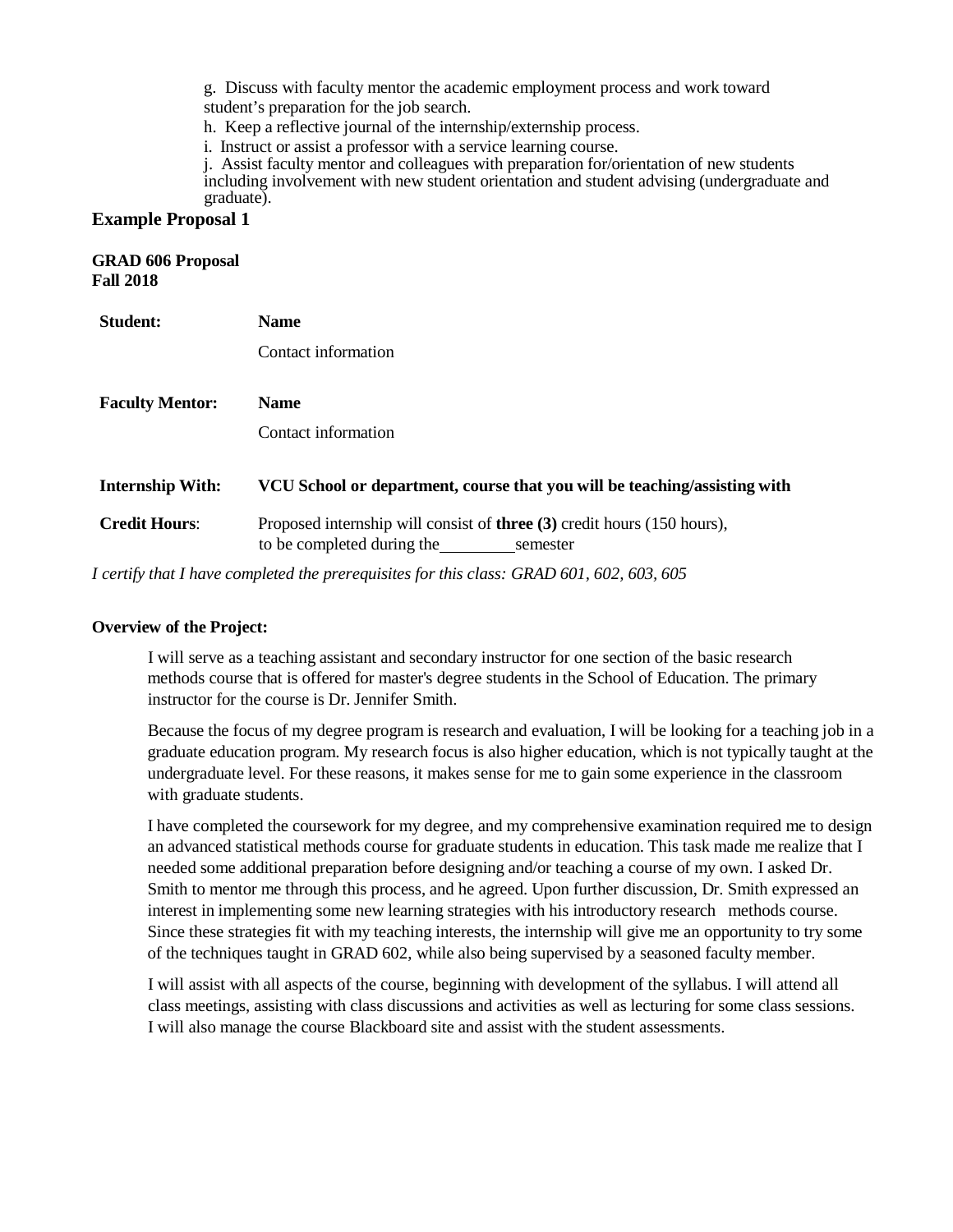## **Learning Objectives:**

**Learning Objective 1**: Become comfortable teaching (lecturing, leading discussions, and facilitating activities) in a graduate classroom.

**Project component**: Attend all class sessions, leading specific sessions decided in consultation with primary instructor. 45 hours.

**Project component**: Assist with preparation of course syllabus and selection of resources. 3 hours.

**Project component**: Assist primary instructor with planning activities, development of student assessment measures, and grading papers. 30 hours.

**Learning Objective 2**: Practice using active learning strategies (e.g., group work, hands-on data analysis with SPSS) with students in a basic research methods course.

**Project component**: Plan lecture material and activities for the course that I will be leading. 15 hours.

**Learning Objective 3**: Experiment with selected technological tools to facilitate learning (e.g., Blackboard, electronic portfolios)

**Project component**: Manage Blackboard component of the course. 20 hours.

**Learning Objective 4**: Practice mentoring through the process of learning challenging content, such as statistics as well as engaging in a mentorship relationship with my faculty advisor.

**Project component**: Mentor students in the development of an electronic portfolio. 15 hours.

**Project component**: Engage in weekly meetings with faculty mentor to discuss teaching goals and strategies as well as discipline-specific dimensions of life as a faculty member. 15 hours.

**Project component:** Discuss with faculty mentor the academic employment process and job search strategies. 2 hours.

**Learning Objective 5**: Enhance the teaching experience conveyed through my personal website and e-portfolio. **Project component**: Build and maintain personal website and maintain reflective journal as a blog in this site. 5 hours.

## **Methods for Evaluating Project:**

Dr. McMillan will evaluate my progress by observing the class sessions and activities that I lead and providing feedback during our weekly meetings. Assessment will be focused on lecturing skills, interactions with students in the classroom, and student learning outcomes. All lessons and activities that I create for the course will be posted to my personal website/ electronic portfolio for assessment by Dr. McMillan. In addition, I will prepare and administer brief polls/surveys for students to complete to provide formative assessment for me after each session I lead.

| <b>Project Component</b>                                                                       | <b>Estimated Time</b> |
|------------------------------------------------------------------------------------------------|-----------------------|
| Attend all class sessions, leading specific sessions decided in consultation with              | 45 hours              |
| primary instructor.                                                                            |                       |
| Assist with preparation of course syllabus and selection of resources.                         | 3 hours               |
| Assist primary instructor with planning activities, development of student                     | 30 hours              |
| assessment measures, and grading papers.                                                       |                       |
| Plan lecture material and activities for the course that I will be leading.                    | 15 hours              |
| Manage Blackboard component of the course.                                                     | 20 hours              |
| Mentor students in the development of an electronic portfolio.                                 | 15 hours              |
| Engage in weekly meetings with faculty mentor to discuss teaching goals and                    | 15 hours              |
| strategies as well as discipline-specific dimensions of life as a faculty member.              |                       |
| Discuss with faculty mentor the academic employment process and job search                     | 2 hours               |
| strategies.                                                                                    |                       |
| Build and maintain personal website and maintain reflective journal as a blog in this<br>site. | 5 hours               |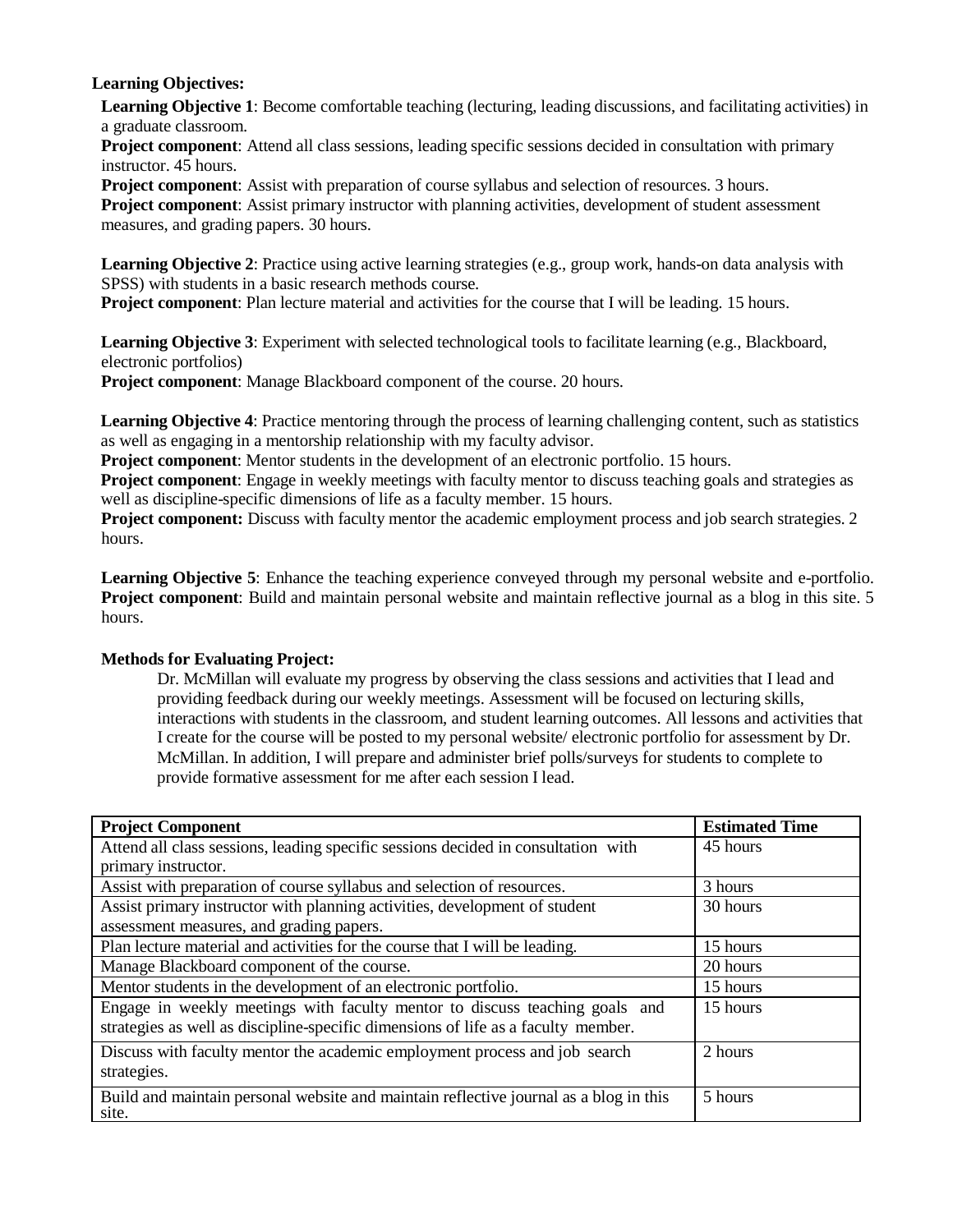# **Summary of Project Components: Example Proposal 2**

Student Name GRAD 606: Proposal

**Institution**: Virginia Commonwealth University

**Faculty Advisor**: Dr. Smith

**Team Dynamics**: Dr. Smith and I will meet once a week for about an hour to discuss my progress with respect to the objectives and goals outlined in the proposal. If either one of us is unavailable to meet in person, there will be an email update that week.

**Rational and Goals**: I have been a graduate student in Dr. Smith's lab for the last three semesters and we have a mentee/mentor relationship. In addition I have also been a graduate teaching assistant (GTA) for the past three semesters for two biology laboratory classes of about 24 students. I am also the lead GTA, in which I assist newer GTAs and set up the lab each week for classes. Since I have only taught in a small laboratory setting, my goal for GRAD 606 is to work with and assist Dr. Smith with teaching her large Oceanography lecture class. Since teaching large classes is a requirement for most faculty members it would be beneficial for me to gain experience with the help of a mentor before I am required to do it myself. A second goal is gain a better understand of what it means to be a faculty member and experience some of the responsibilities that come with the position.

**Learning Objective 1**: By the end of the internship the student will be equipped with new teaching techniques to engage students and understand the time commitment required to plan a large enrollment lecture style-classroom.

Project Components:

- 1. During the first month of the semester, student will assist Dr. Smith with planning at least three lectures (hours)
- 2. During the second month of the semester student will review Dr. Smith's plan for the lecture and create at least three on her own. Dr. Smith will review the new lectures and provide suggestions for improvement.
- 3. During the last month of the semester the student will independently plan for three lectures and review them with Dr. Smith.

Outcomes: By the end of the semester the student will have assisted Dr. Smith with planning lectures, created lectures with assistance, and finally planned at least three on her own. The student will understand the techniques used in planning and the time commitment associated with planning. The progress on each of the goals will be discussed in the weekly meeting.

Evaluation: Dr. Smith will evaluate the student based on discussions in the weekly meetings as well as a review of the independently generated lecture plans. She may also take in to consideration my reflections of my planning through my weekly blog.

**Learning Objective 2**: By the end of the internship the student will understand techniques and gain practice leading a large enrollment lecture style class.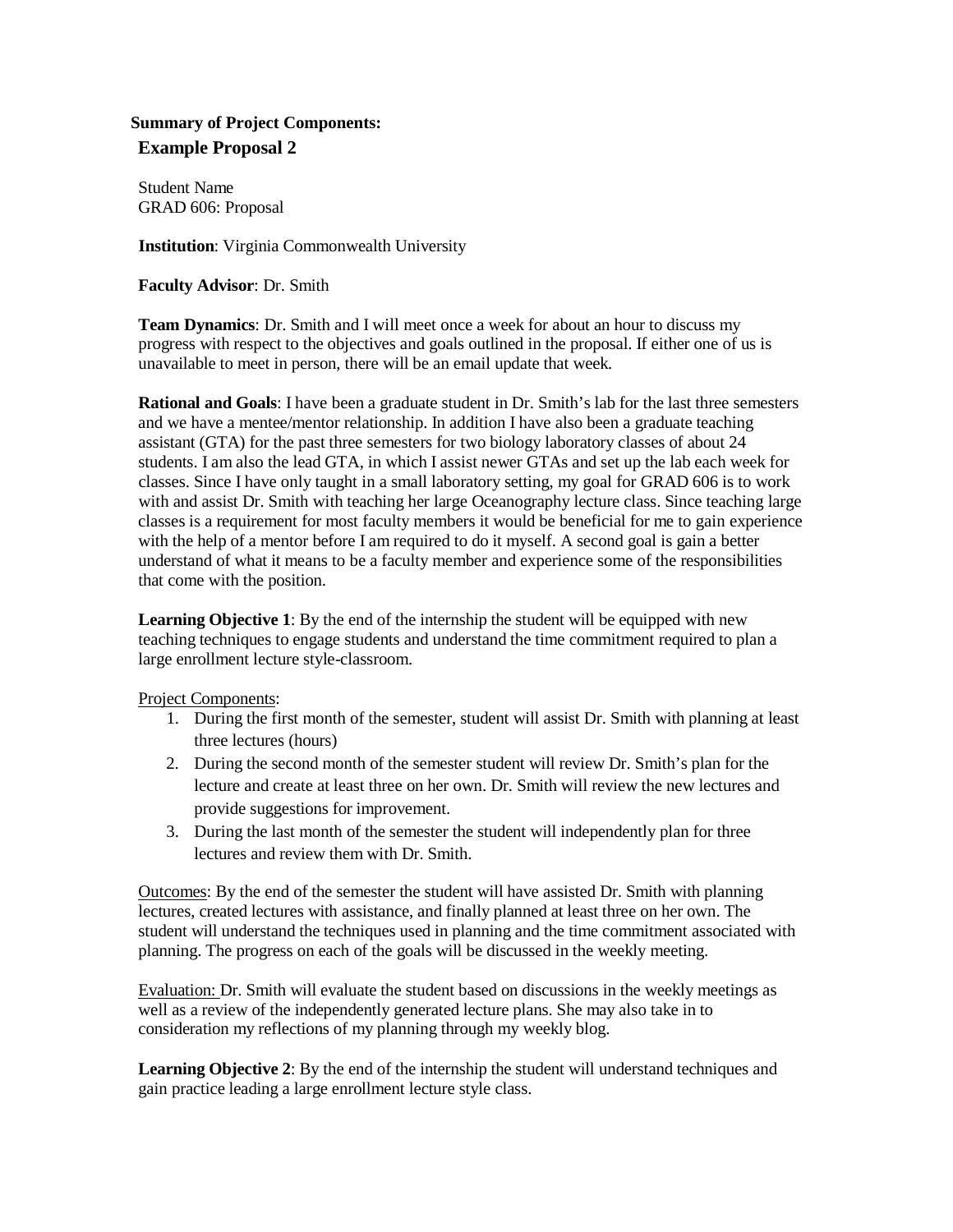### Project Components:

- 1. Student will observed at least three of the lectures conducted by Dr. Smith and discuss techniques in the weekly meetings
- 2. When the student feels comfortable, the student will lead the lecture class with Dr. Smith observing in the audience. Dr. Smith will provide feedback in the weekly meetings.
- 3. The student will independently lead at least three classes without the help or observation of Dr. Smith. Reflection and discussion will take place in the weekly meetings.

Outcomes: Student will be exposed to teaching and managing large-enrollment classes. The student will gain experience and techniques used to teach in large enrollment classes as well as reflect on their strengths and weaknesses.

Evaluation: Dr. Smith will evaluate the student by observing the student while she is teaching. She will consider things such as classroom learning environment, tone, speaking pace, active learning, etc. The evaluation will be discussed in the weekly meeting. The students in the class will also be asked to evaluate the student at mid-semester and at the end. These evaluations will be discussed in the weekly meetings and teaching may be adjusted based on the students' perspective.

**Learning Objective 3:** By the end of the internship the student will have learned the responsibilities of a faculty member at a four year research institution.

## Project Components:

- 1. Student will attend the Ocean Science Meeting (a conference) in February with Dr. Smith.
- 2. Student will attend at least one faculty meeting
- 3. Student and Dr. Smith will talk about the tenure process, as well as other jobs that can be acquired after graduate school.

Outcomes: The student will be involved in several responsibilities of a faculty member as well as discuss the process of getting tenure and the difficulties that come along with it. Student will reflect on these responsibilities on the blog.

Evaluation: Dr. Smith will evaluate the student's performance via her participation in all three of the above goals. She will also evaluate the student's blog posts and reflection on the responsibilities of a faculty member.

**Learning Objective 4**: By the end of the internship the student will have engaged in reflective practice through maintaining a blog and piecing together a portfolio.

Project Components:

- 1. Each week the student will post a blog topics such as successes and failures, areas for improvement, active learning, reflection on a research paper etc.
- 2. Student will fulfill the requirements of the GRAD 606 portfolio.

Outcomes: The student will reflect each week on what was learned. By the end of the internship the student and Dr. Smith will be able to review progress from the beginning of the semester to the end as well as identify areas that could be improved.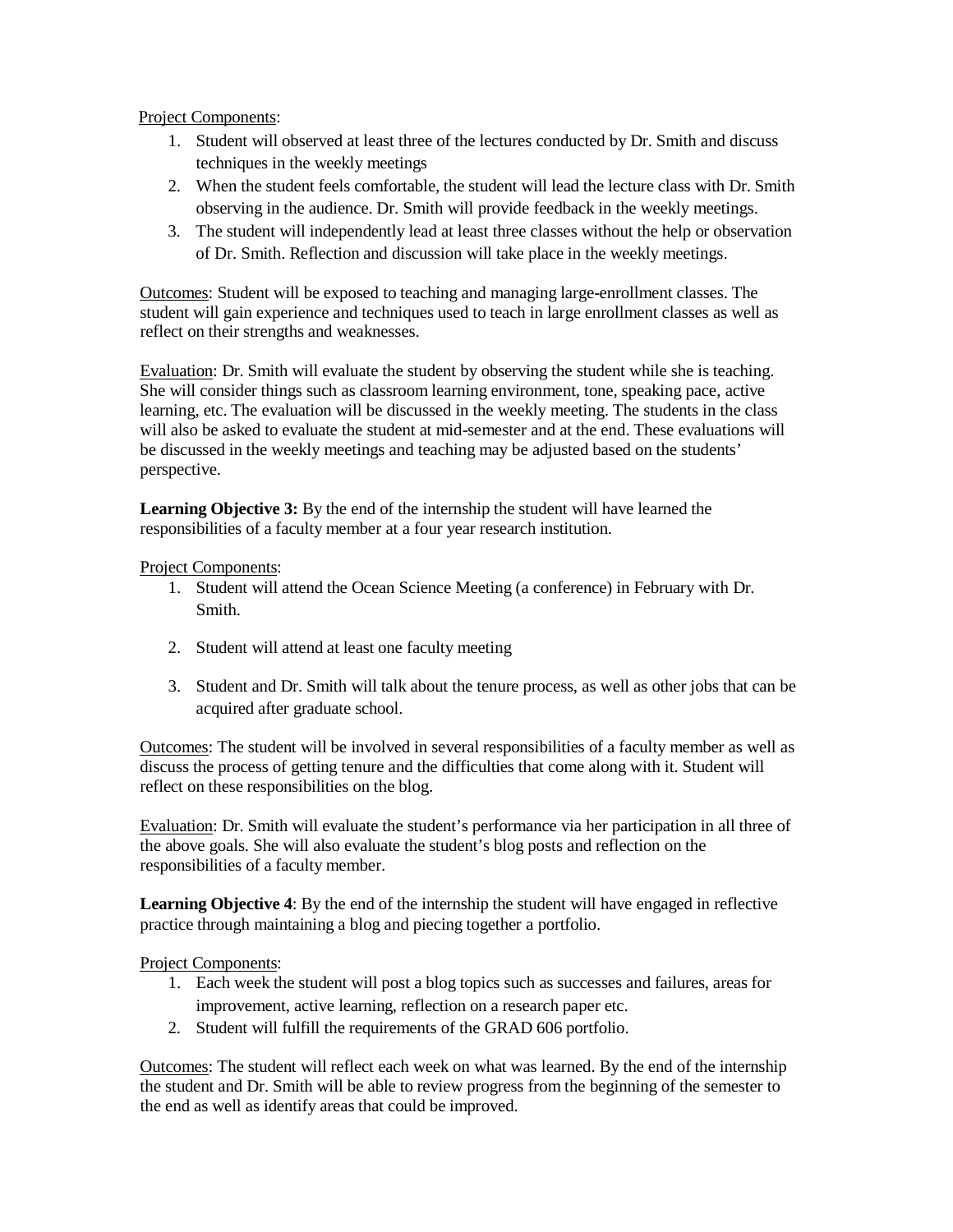Evaluation: Dr. Smith will review the blog and portfolio for completeness as well as thoroughness, thoughtfulness, and content.

### **Summary of Project Components:**

| <b>Project Component</b>                                                      | <b>Estimated Time</b> |
|-------------------------------------------------------------------------------|-----------------------|
| During the first month of the semester, student will assist Dr. Smith with    | 15 hours              |
| planning at least three lectures.                                             |                       |
| The student will lead the lecture class with Dr. Smith observing in the       | 10 hours              |
| audience. Dr. Smith will provide feedback in the weekly meetings.             |                       |
| During the last month of the semester the student will independently plan     | 30 hours              |
| for three lectures and review them with Dr. Smith.                            |                       |
| Student will observed at least three of the lectures conducted by Dr. Smith   | 10 hours              |
| and discuss techniques in the weekly meetings                                 |                       |
| Student will attend the Ocean Science Meeting (a conference) in February      | 30 hours              |
| with Dr. Smith                                                                |                       |
| Student will attend at least one faculty meeting                              | 2 hours               |
| Student and Dr. Smith will talk about the tenure process, as well as other    | 3 hours               |
| jobs that can be acquired after graduate school.                              |                       |
| Each week the student will post a blog topics such as successes and failures, | 30 hours              |
| areas for improvement, active learning, reflection on a research paper etc.   |                       |
| Student will fulfill the requirements of the GRAD 606 portfolio.              | 20 hours              |
| Total hours                                                                   | 150 hours             |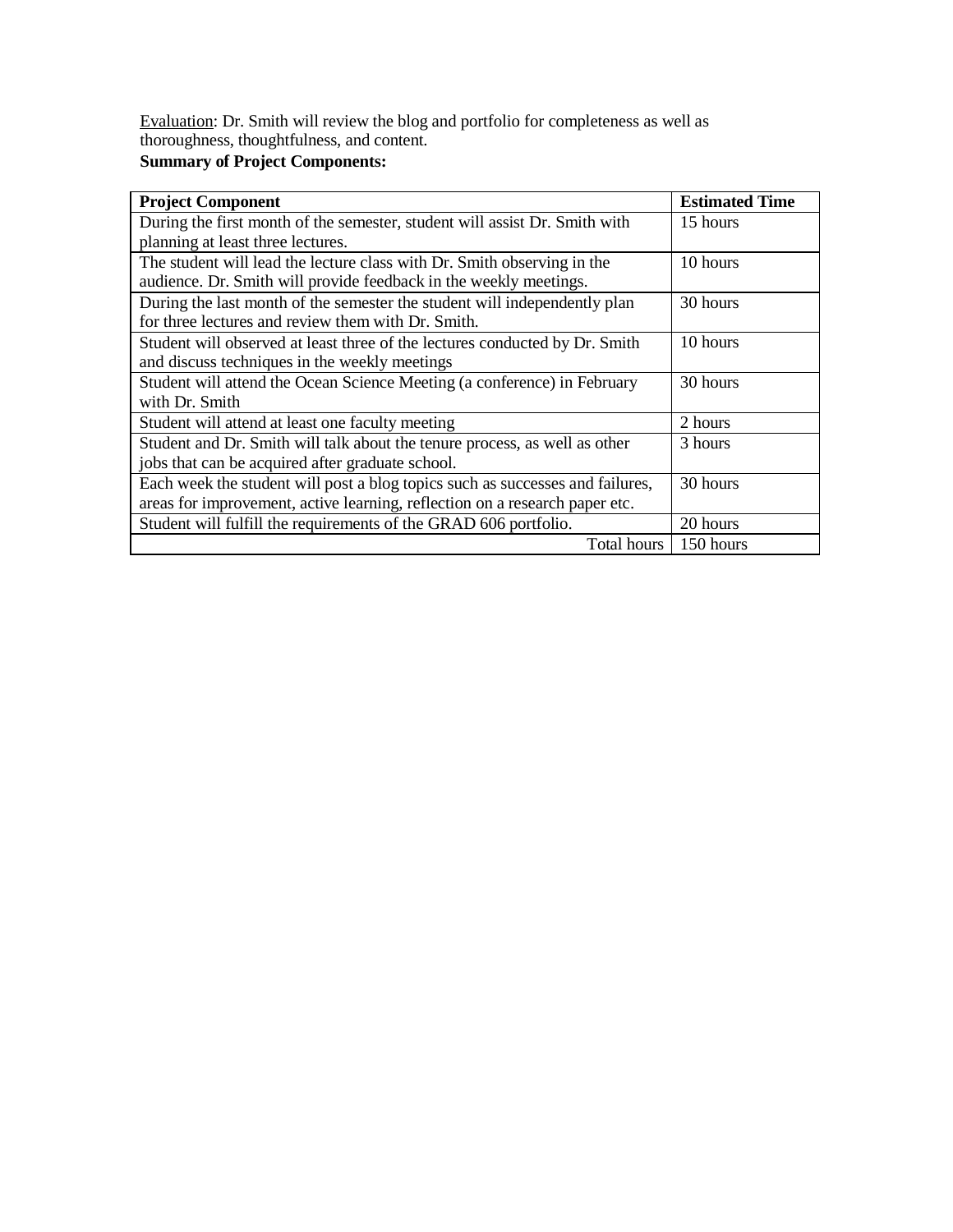### **Example Proposal 3**

Student Name & Contact Information GRAD 606 Internship/Externship Proposal

### **Institution & Mentor**

1. The project will take place at the School of Social Work at Virginia Commonwealth University

2. The student will meet with his faculty mentor, Dr. Smith, Assistant Professor for the School of Social Work at Virginia Commonwealth University, for a minimum of one hour per week throughout the summer (12 weeks), from May  $23<sup>rd</sup>$  through August  $13<sup>th</sup>$ .

This will cover the span of two summer terms

The 8 week term from May 23rd - July 13<sup>th</sup>

The  $4&1/2$  week term from July 15th - August 13<sup>th</sup>

Meetings will take place in person with additional correspondence by telephone and email as needed *(minimum of 12 contact hours)*

#### **Rationale**

1. In the Social Work academe one of the primary access points for the distribution of scholarly products, networking, faculty recruiting and interviewing, continuing education, and collaborative relationship building, is the national conference setting. The importance of distributing a future/junior faculty member's research among peers, and having access to this recruitment and networking environment cannot be overstated. These environments help to showcase a scholars' abilities and potential in the field, and allow emerging faculty to establish themselves among their national cohort and market their skills accordingly. Managing the balance between teaching and the production of scholarly products can be difficult. The purpose of this students GRAD606 experience

will be not only to produce and disseminate independent scholarly products at the national level, but also to do that while developing and teaching an undergraduate social work class over the summer term.

a. The goal of first section of this internship project is to prepare the student for presentation of scholarly products at the conference and to develop networking skills and a networking plan that will allow the student to capitalize on his presentation by forging relationships with fellow scholars in his substantive area.

His proposal for presentation has already been accepted to the *American Professional Society on the Abuse of Children's Annual Colloquium*   $2011$  in Philadelphia, Pennsylvania on July  $13<sup>th</sup>$  -16<sup>th</sup> for the proposal titled *The Benefits of a Universal Definition of Sexual Assault: Using Comparative Analysis to Work Toward Inclusion.*

b. The goal of the second section of this internship project is to develop and implement a successful undergraduate (Introduction to Social Work) class where, above all, class engagement and participative exploration of topics are valued.

### **Learning Objectives**

**Objective (Scholarship) 1** – At the end of the project the student with have a thorough understanding of the issues associated with participation in a successful and productive national conference presentation and attendance. This will consist of the following: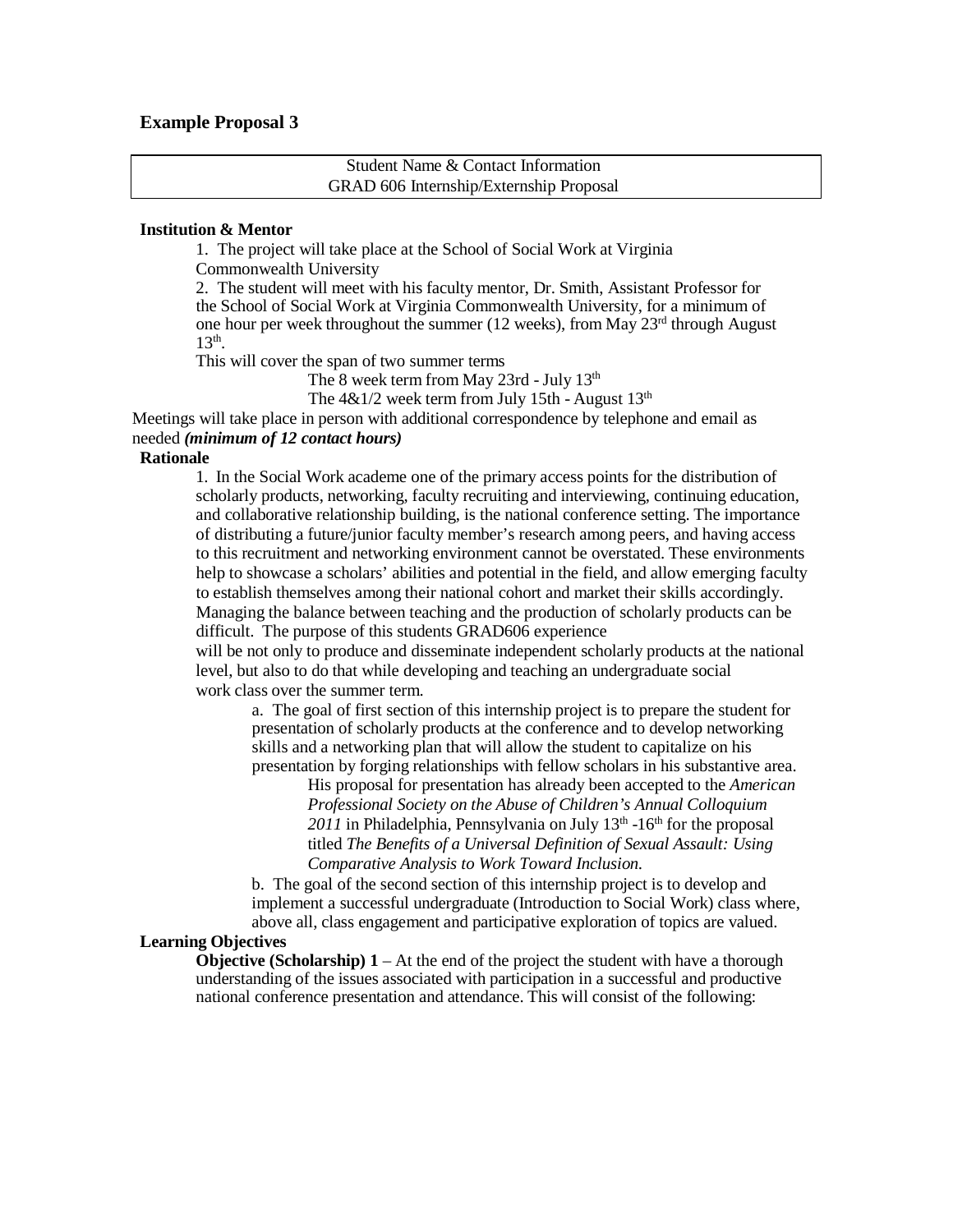1. During the first 8 weeks the student will work on the development and construction of scholarly products to be presented in a professional and exemplary manner as to properly display the student's potential for scholarship and work toward positive personal marketing for the professional faculty marketplace. *(minimum of 40 contact hours)*

2. During the first 8 weeks the student will work on the development of travel arrangements including scheduling, resource and funding access development, and budgeting. *(minimum of 8 contact hours)*

3. The student will physically travel to the *American Professional Society on the Abuse of Children's Annual Colloquium 2011* in Philadelphia, Pennsylvania on July  $13<sup>th</sup> - 16<sup>th</sup>$  where he will present and attend educational and networking functions. *(minimum of 84 contact hours)*

4. During the first 8 weeks the student will work on the development and construction of a personal marketing and networking plan to be implemented at the conference with focus on identification of individuals and groups whose interests closely mirror the substantive interest of the students', in order to forge relationships that could assist in career development. *(minimum of 10 contact hours)*

5. During the final 4 weeks the student will reflect on the experience of the conference including his participation in multiple facets of it, and the impacts this experience had on his development and conceptualization about the Social Work academe. The student will prepare a reflection statement representing this experience. *(minimum of 10 contact hours)*

**Objective 2 (Teaching)** – At the end of this project the student will have increased his ability to constructively engage a variety of different students, from various backgrounds, and of differing experiences, in a manner conducive to the translation of the courses educational objectives. In doing this he will have enhanced his understanding of the teaching, and learning process in classroom, using the tools of online, traditional, and alternative instructional methods. Some of the activities needed to accomplish this objective will include the following:

1. Developing a course syllabus. (*minimum of 4 contact hours)*

2. Managing blackboard and all of its components, including but not limited to a classroom collective wikispace and interactive individualized student blogs. *(minimum of 40 contact hours)*

3. Develop instructional class content based on traditional lecture and alternative activities. *(minimum of 80 contact hours)*

4. Implement instructional class content based on traditional lecture and alternative activities. *(minimum of 40 contact hours)*

5. Develop, administer, and grade mid-term and final examinations. *(minimum of 8 contact hours)*

**Objective 3 (Portfolio)** – At the end of the project the student with possess a thorough and comprehensive E-portfolio which will not only complete the requirements of the PFF program, but will also assist in the marketing of the student as a scholar on the academic job market.

During the final 4 weeks the student will assemble this portfolio which will consist of the following:

> 1. Statement of acknowledgement or reflection piece on the responsible conduct of research in the student's chosen

professional/disciplinespecialty area

2. Curriculum vita